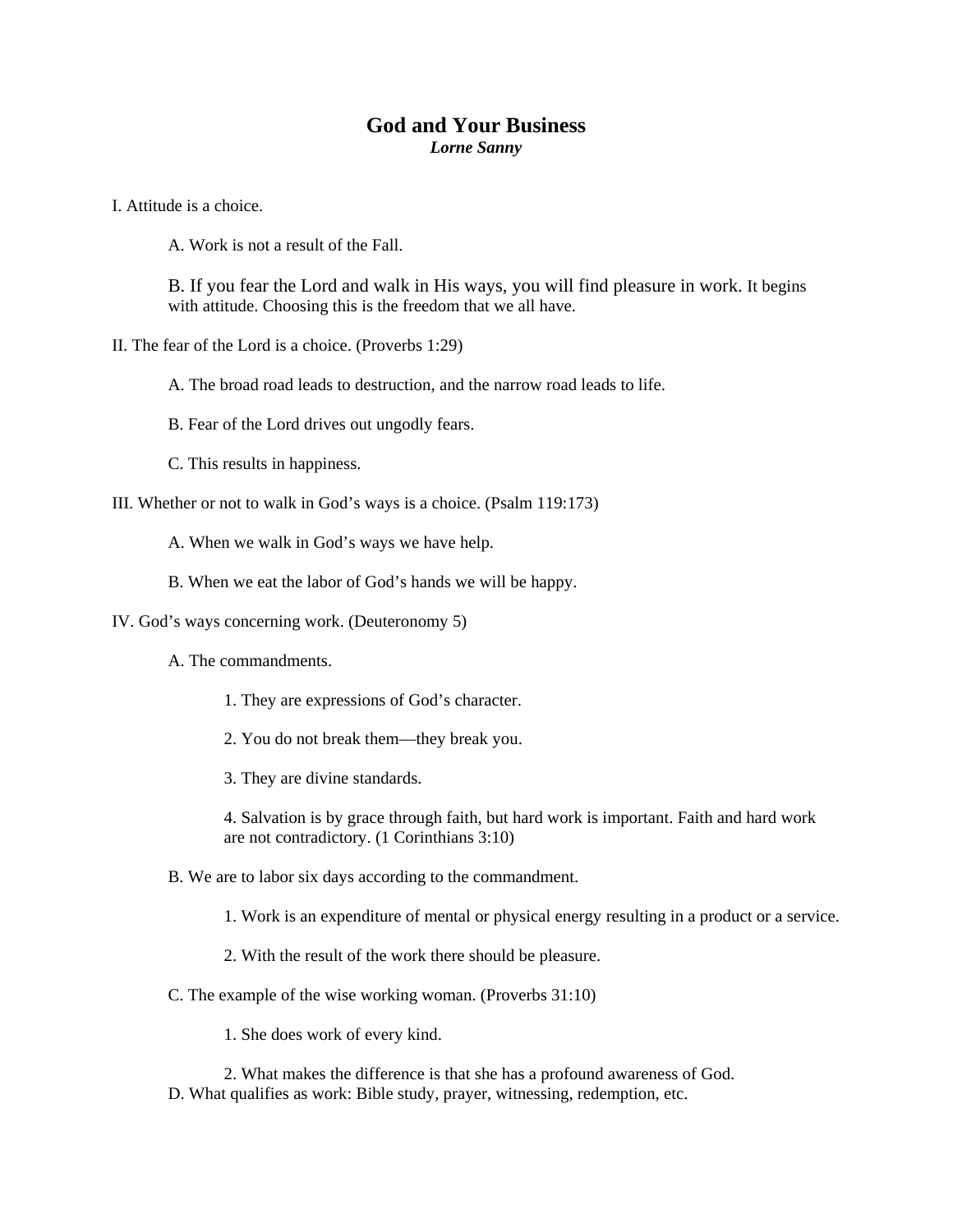E. How one should work.

1. The basic business principle according to the book of Proverbs is hard work. (Proverbs 13:4)

2. You have to work hard at the right things. There are fundamentals you have to know and practice to be successful. (Proverbs 24:27)

3. You have to work hard for the right reasons. You become wise by first revering the Lord. If you do not start right, you will not end right. (Proverbs 1:7-9)

F. Work is a partnership with God.

1. God gives a man a garden, but man nurtures it.

2. The Fall brought conflict, but work itself is good.

3. Serving the Lord is an outflow of what happens every day. Pray through the day forward and backwards. (Psalm 92:2)

4. We are to think about the good things that God did and enjoy them. (Philippians 4:8)

G. The seventh day is to be kept holy or different. (Exodus 34:21)

1. The Sabbath was made for man and Jesus is the Lord of the Sabbath. (Mark 2:27-28)

2. Reasons for the Seventh Day.

a. Health.

b. Freedom from being a workaholic and greed.

c. Perspective.

H. How to do it.

1. Rest from regular work.

2. Remember you were redeemed, what the Lord has done in Creation, and the good things of the week. (Philippians 4:8)

3. Refresh others and you will be refreshed. (Exodus 23:12)

## V. Conclusion. (1 Timothy 6:17-18)

A. Enjoy the fruit of your labor.

B. Share the fruit of your labor.

C. You will be happy, and it will be well with you.